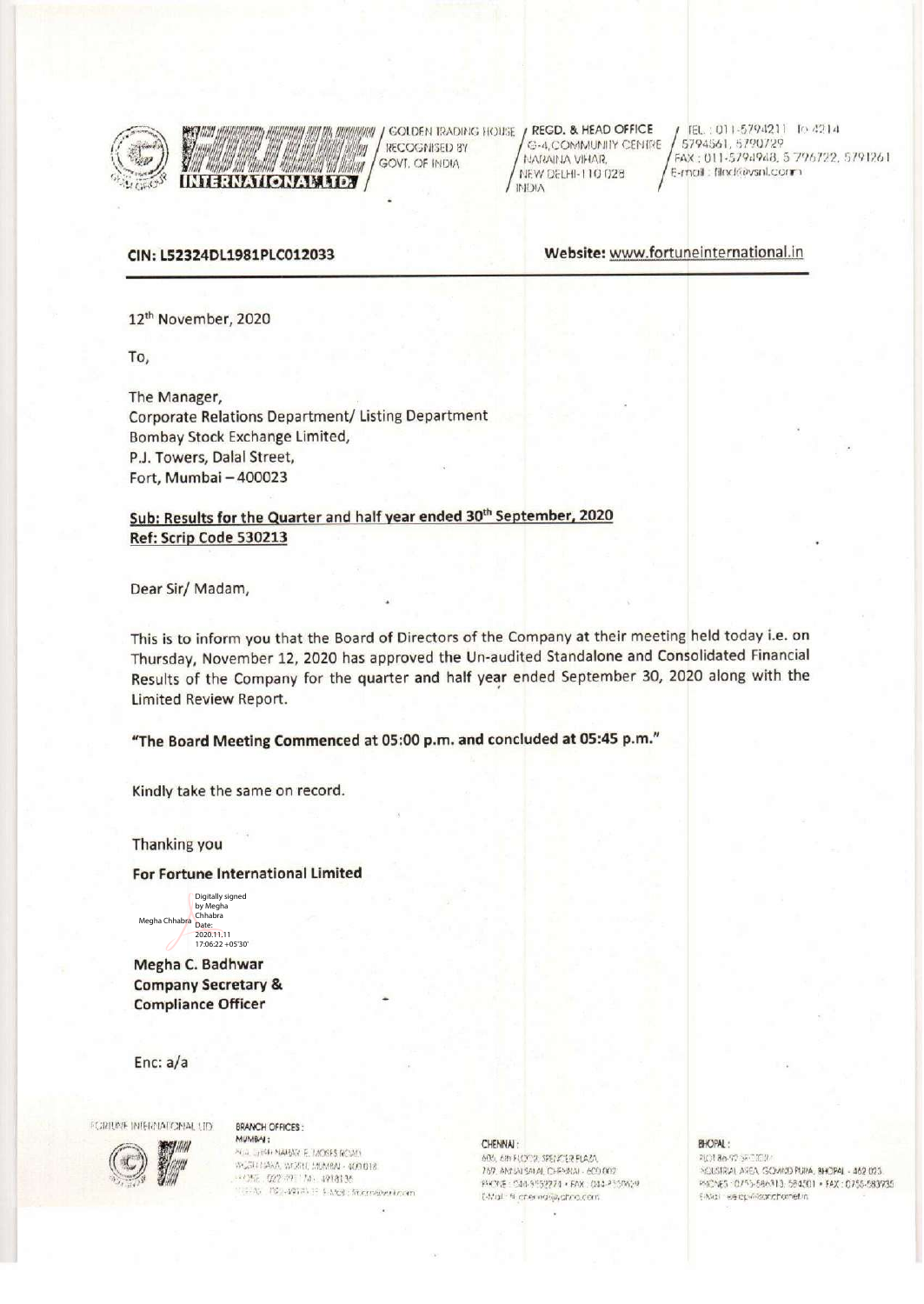### FORTUNE INTERNATIONAL LIMITED CIN No: L52324DL1981PLC012033

#### Regd Off: G-4 Community Centre, Naraina Vihar, New Delhi - 110028

|                                                                                                    |                                                               |                          |                          |                          | ( Rs. in lakhs)          |                          |                          |
|----------------------------------------------------------------------------------------------------|---------------------------------------------------------------|--------------------------|--------------------------|--------------------------|--------------------------|--------------------------|--------------------------|
| Statement of Standalone Unaudited Results for the Quarter and Half Year ended 30th September, 2020 |                                                               |                          |                          |                          |                          |                          |                          |
| Sr.                                                                                                |                                                               | <b>Ouarter Ended</b>     |                          |                          | <b>Half Year Ended</b>   |                          | <b>Year Ended</b>        |
| No.                                                                                                | Particulars                                                   |                          |                          |                          |                          |                          |                          |
|                                                                                                    |                                                               | 30-Sep-20                | 30-Jun-20                | 30-Sep-19                | 30-Sep-20                | 30-Sep-19                | 31-Mar-20                |
|                                                                                                    |                                                               | (Unaudited)              | (Unaudited)              | (Unaudited)              | (Unaudited)              | (Unaudited)              | (Audited)                |
| Ι                                                                                                  | Revenue from operations                                       |                          |                          |                          |                          |                          |                          |
| П                                                                                                  | Other income                                                  | ٠                        | ÷,                       | 17.98                    | $\overline{\phantom{a}}$ | 17.98                    | 35.95                    |
| Ш                                                                                                  | Total Income (I+II)                                           |                          | ٠                        | 17.98                    | $\overline{a}$           | 17.98                    | 35.95                    |
| IV                                                                                                 | <b>Expenses</b>                                               |                          |                          |                          |                          |                          |                          |
|                                                                                                    | Employee benefits expenses                                    | 0.48                     | 0.48                     | 0.48                     | 0.97                     | 0.97                     | 1.93                     |
|                                                                                                    | <b>Finance Cost</b>                                           |                          |                          | 0.00                     |                          | 0.00                     |                          |
|                                                                                                    | Depreciation and amortization expense                         |                          |                          |                          |                          |                          |                          |
|                                                                                                    | Other expenses                                                | 1.34                     | 0.88                     | 1.79                     | 2.22                     | 2.70                     | 458.19                   |
|                                                                                                    | <b>Total Expenses</b>                                         | 1.82                     | 1.36                     | 2.28                     | 3.18                     | 3.67                     | 460.12                   |
| V                                                                                                  | Profit before tax (III-IV)                                    | (1.82)                   | (1.36)                   | 15.70                    | (3.18)                   | 14.31                    | (424.17)                 |
| VI                                                                                                 | Tax Expenses:                                                 |                          |                          |                          |                          |                          |                          |
|                                                                                                    | Income tax                                                    | $\overline{\phantom{a}}$ | $\overline{\phantom{a}}$ | 0.03                     | $\overline{\phantom{a}}$ | 0.03                     | $\overline{\phantom{a}}$ |
|                                                                                                    | Earlier year Tax                                              | ۰                        | $\overline{\phantom{a}}$ | 0.06                     | $\overline{\phantom{a}}$ | 0.06                     | 0.06                     |
|                                                                                                    | Deferred tax                                                  |                          |                          |                          |                          |                          |                          |
|                                                                                                    | Profit for the period (V-VI)                                  | (1.82)                   | (1.36)                   | 15.61                    | (3.18)                   | 14.23                    | (424.22)                 |
|                                                                                                    |                                                               |                          |                          |                          |                          |                          |                          |
|                                                                                                    | <b>Other Comprehensive Income</b>                             | $\overline{\phantom{0}}$ | $\overline{\phantom{0}}$ | $\overline{\phantom{0}}$ | $\overline{a}$           | $\overline{\phantom{a}}$ | $\overline{\phantom{0}}$ |
|                                                                                                    |                                                               |                          |                          |                          |                          |                          |                          |
|                                                                                                    | <b>Total Comprehensive Income for the period</b>              | (1.82)                   | (1.36)                   | 15.61                    | (3.18)                   | 14.23                    | (424.22)                 |
|                                                                                                    |                                                               |                          |                          |                          |                          |                          |                          |
|                                                                                                    | Total Paid-up Equity Share Capital (Face Value Rs. 10/- each) | 704.00                   | 704.00                   | 704.00                   | 704.00                   | 704.00                   | 704.00                   |
|                                                                                                    |                                                               |                          |                          |                          |                          |                          |                          |
|                                                                                                    | Other Equity excluding Revaluation Reserves                   | $\overline{a}$           | $\overline{\phantom{a}}$ | $\overline{a}$           | $\overline{\phantom{a}}$ | $\overline{\phantom{a}}$ | (1,057.05)               |
|                                                                                                    | Earnings Per Share (of Rs. 10/- each) (not annualized)        |                          |                          |                          |                          |                          |                          |
|                                                                                                    | a. Basic                                                      | (0.03)                   | (0.02)                   | 0.22                     | (0.05)                   | 0.20                     | (6.03)                   |
|                                                                                                    | b. Diluted                                                    | (0.03)                   | (0.02)                   | 0.22                     | (0.05)                   | 0.20                     | (6.03)                   |

Notes:

1 The above unaudited results have been reviewed by the Audit Committee and approved in the meeting of Board of Directors held on 12th November, 2020 and Statutory Auditors of the Company have carried out limited review of the same.

2 Previous year's figures are re-grouped, re-arranged, re-classified wherever necessary.

By order of the Board of Directors For Fortune International Limited NIVEDAN BHARADW AJ Digitally signed by NIVEDAN BHARADWAJ Date: 2020.11.12 14:38:26 +05'30'

Place : New Delhi Nivedan Bharadwaj (1992)<br>
Date : 12th November, 2020<br>
Managing Director

Managing Director (Din No. 00040191)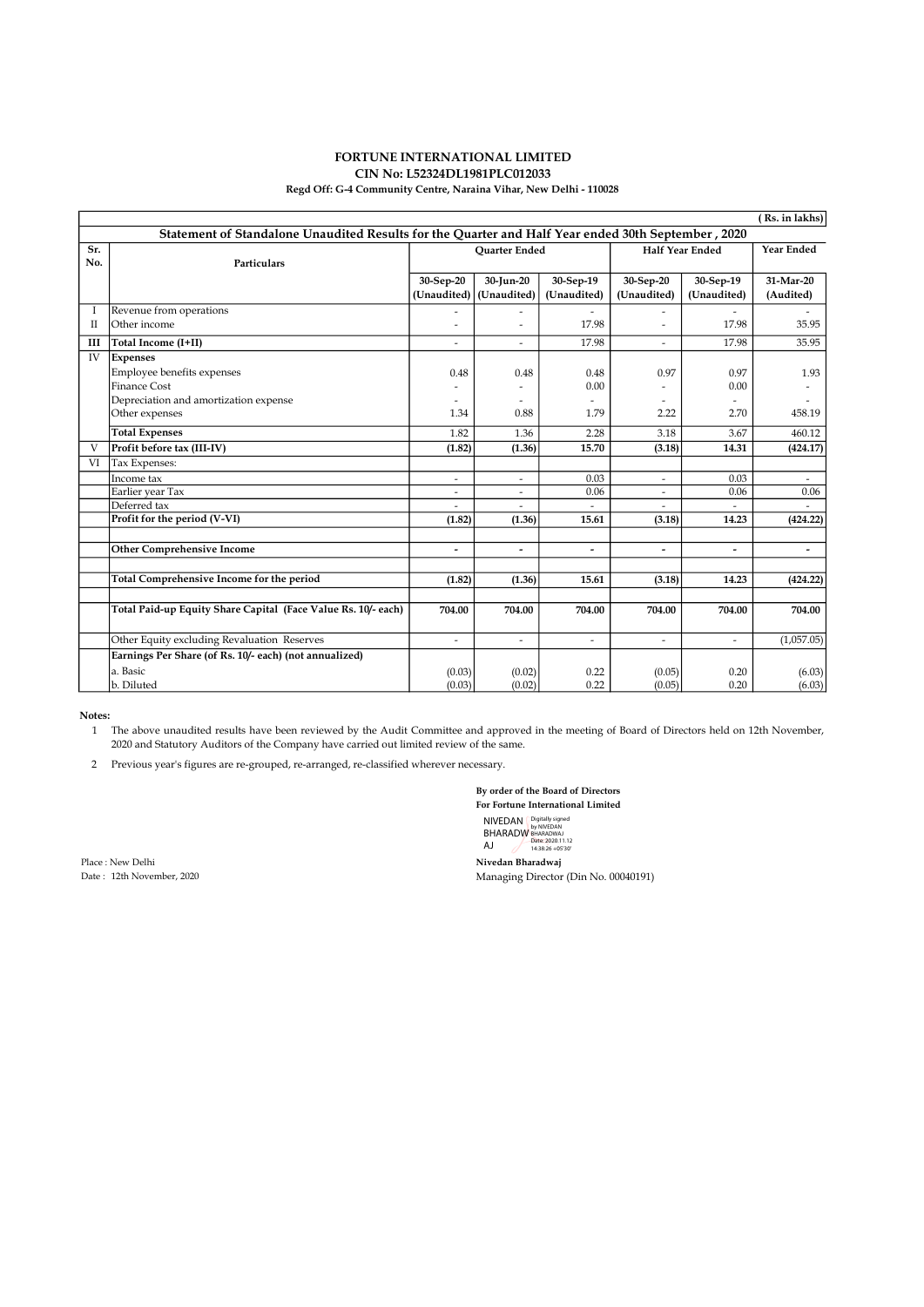### FORTUNE INTERNATIONAL LIMITED CIN No: L52324DL1981PLC012033 Regd Off: G-4 Community Centre, Naraina Vihar, New Delhi - 110028 UNAUDITED STATEMENT OF ASSETS & LIABILITIES

|                |                     |                                | Standalone               |                      |  |  |
|----------------|---------------------|--------------------------------|--------------------------|----------------------|--|--|
| Sr. No.        | <b>Particulars</b>  |                                | As at September 30, 2020 | As at March 31, 2020 |  |  |
|                |                     |                                | Amount In Lakhs.         | Amount In Lakhs.     |  |  |
|                |                     |                                |                          |                      |  |  |
| I.             | <b>ASSETS</b>       |                                |                          |                      |  |  |
| $\mathbf{1}$   |                     | <b>Non Current Assets</b>      |                          |                      |  |  |
|                | (a)                 | Property, Plant and Equipment  | 2.08                     | 2.08                 |  |  |
|                | (b)                 | <b>Financial Assets</b>        |                          |                      |  |  |
|                |                     | (i) Investments                | 370.31                   | 370.31               |  |  |
|                | (c)                 | Other non-current assets       | 10.10                    | 10.10                |  |  |
|                |                     |                                | 382.50                   | 382.50               |  |  |
| $\overline{2}$ |                     | <b>Current Assets</b>          |                          |                      |  |  |
|                | (a)                 | <b>Financial Assets</b>        |                          |                      |  |  |
|                |                     | (i) Trade receivables          | $\overline{a}$           |                      |  |  |
|                |                     | (ii) Cash and cash equivalents | 25.29                    | 30.83                |  |  |
|                | (b)                 | Other current assets           | 3.32                     | 1.17                 |  |  |
|                |                     |                                | 28.62                    | 32.00                |  |  |
|                |                     |                                |                          |                      |  |  |
|                |                     | <b>TOTAL</b>                   | 411.11                   | 414.50               |  |  |
| П.             |                     | <b>EQUITY AND LIABILITIES</b>  |                          |                      |  |  |
|                | <b>EQUITY</b>       |                                |                          |                      |  |  |
|                | (a)                 | Equity Share Capital           | 704.00                   | 704.00               |  |  |
|                | (b)                 | Other Equity                   | (1,060.23)               | (1,057.05)           |  |  |
|                | <b>Total Equity</b> |                                | (356.23)                 | (353.05)             |  |  |
|                | <b>LIABILITIES</b>  |                                |                          |                      |  |  |
| $\mathbf{1}$   |                     | <b>Non Current Liabilities</b> |                          |                      |  |  |
|                | (a)                 | <b>Financial Liabilities</b>   |                          |                      |  |  |
|                |                     | (i) Borrowings                 | 766.60                   | 766.60               |  |  |
|                |                     |                                | 766.60                   | 766.60               |  |  |
| $\overline{2}$ |                     | <b>Current Liabilites</b>      |                          |                      |  |  |
|                | (a)                 | Other Current Liabilities      | 0.74                     | 0.95                 |  |  |
|                | (b)                 | Current Tax Liabilities (Net)  |                          |                      |  |  |
|                |                     |                                | 0.74                     | 0.95                 |  |  |
|                |                     |                                |                          |                      |  |  |
|                |                     | <b>TOTAL</b>                   | 411.11                   | 414.50               |  |  |

#### By order of the Board of Directors For Fortune International Limited

NIVEDAN BHARAD WAJ Digitally signed by NIVEDAN BHARADWAJ Date: 2020.11.12 14:39:07 +05'30'

Place : New Delhi Nivedan Bharadwaj

Date : 12th November 2020 Managing Director (Din No. 00040191)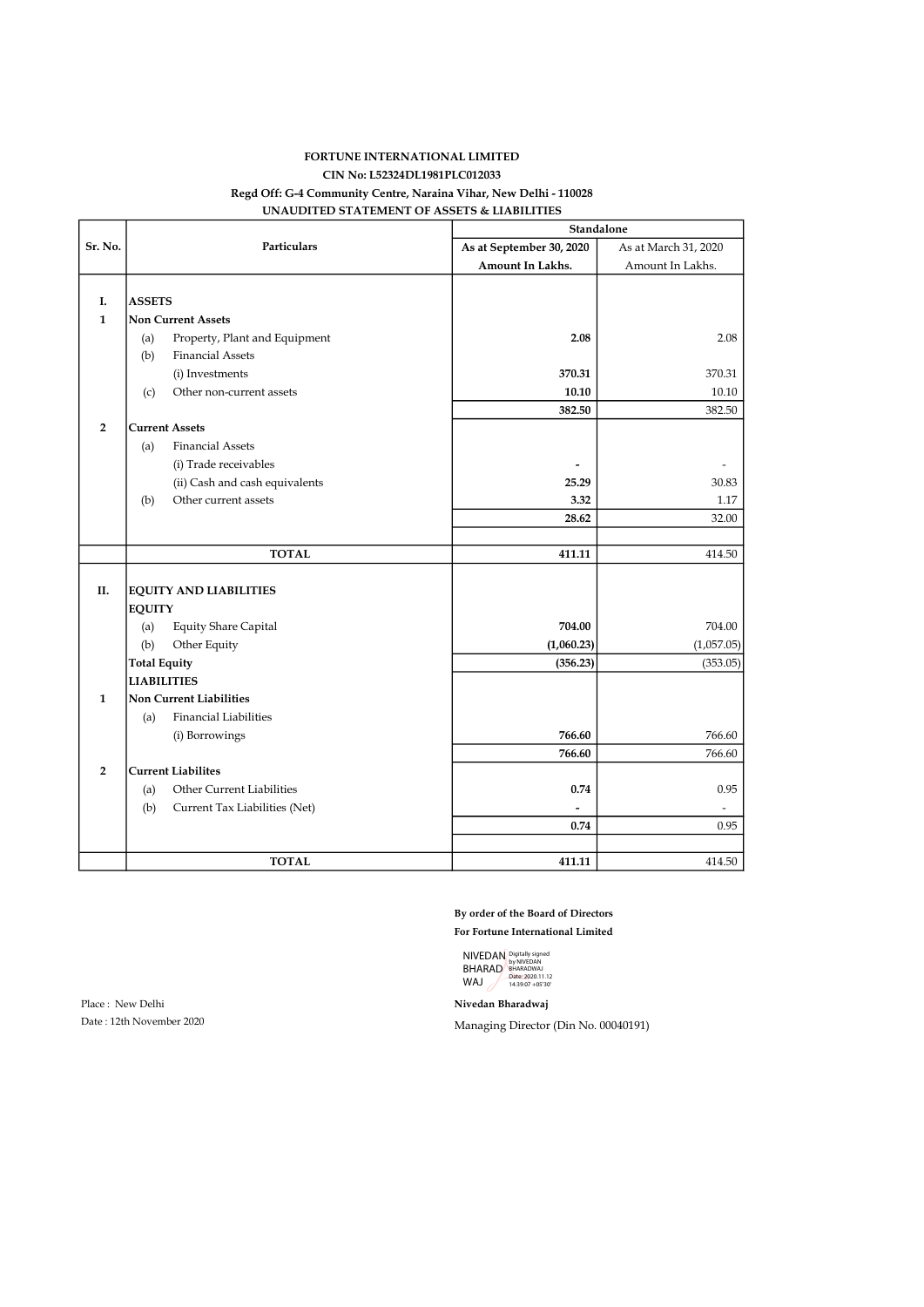#### Fortune International Limited CIN No. L52324DL1981PLC012033 Unaudited Standalone Cash Flow Statement for the Half Year Ended 30th September 2020

| <b>Particulars</b>                                          | Half Year Ended<br>30th Sept, 20<br><b>Amount In Lakhs.</b> | <b>Half Year Ended</b><br>30th Sept, 19<br><b>Amount In Lakhs.</b> |
|-------------------------------------------------------------|-------------------------------------------------------------|--------------------------------------------------------------------|
| A. Cash Flow From Operating Activities:                     |                                                             |                                                                    |
| Net profit before tax as per statement of profit and loss   | (3.18)                                                      | 14.31                                                              |
| Adjustments for:                                            |                                                             |                                                                    |
| Dividend Income                                             |                                                             | (17.98)                                                            |
| Operating Cash Flow Before Changes in Working Capital       | (3.18)                                                      | (3.67)                                                             |
| Changes in current assets and liabilities                   |                                                             |                                                                    |
| (Increase)/Decrease in Other Current and Non-Current Assets | (2.16)                                                      | (2.20)                                                             |
| Increase/(Decrease) in Other Current Liabilities            | (0.20)                                                      | (0.74)                                                             |
| <b>Cash Generated From Operations</b>                       | (5.54)                                                      | (6.61)                                                             |
| Payment of Taxes (Net of Refunds)                           |                                                             | (8.43)                                                             |
| Net Cash Flow From Operating Activities (A)                 | (5.54)                                                      | (15.03)                                                            |
| <b>B. Cash Flow From Investing Activities:</b>              |                                                             |                                                                    |
| Dividend Income                                             |                                                             | 17.98                                                              |
| Net Cash Flow From Investment Activities (B)                |                                                             | 17.98                                                              |
| C. Cash Flow From Financing Activities :                    |                                                             |                                                                    |
| (Repayment) / Borrowing from financial institutions/Others  | $\overline{a}$                                              | (18.18)                                                            |
| Net Cash From / (Used In) Financing Activities (C)          |                                                             | (18.18)                                                            |
| Net Increase In Cash Or Cash Equivalents (A+B+C)            | (5.54)                                                      | (15.24)                                                            |
| Cash And Cash Equivalents At The Beginning Of The Year      | 30.83                                                       | 31.03                                                              |
| Cash And Cash Equivalents As At The End Of The Year         | 25.29                                                       | 15.79                                                              |
|                                                             |                                                             |                                                                    |

By order of the Board of Directors For Fortune International Limited

NIVEDAN BHARAD WAJ Digitally signed by NIVEDAN BHARADWAJ Date: 2020.11.12 14:39:57 +05'30'

Managing Director (Din No. 00040191)

Place : New Delhi Date : 12th November 2020 Nivedan Bharadwaj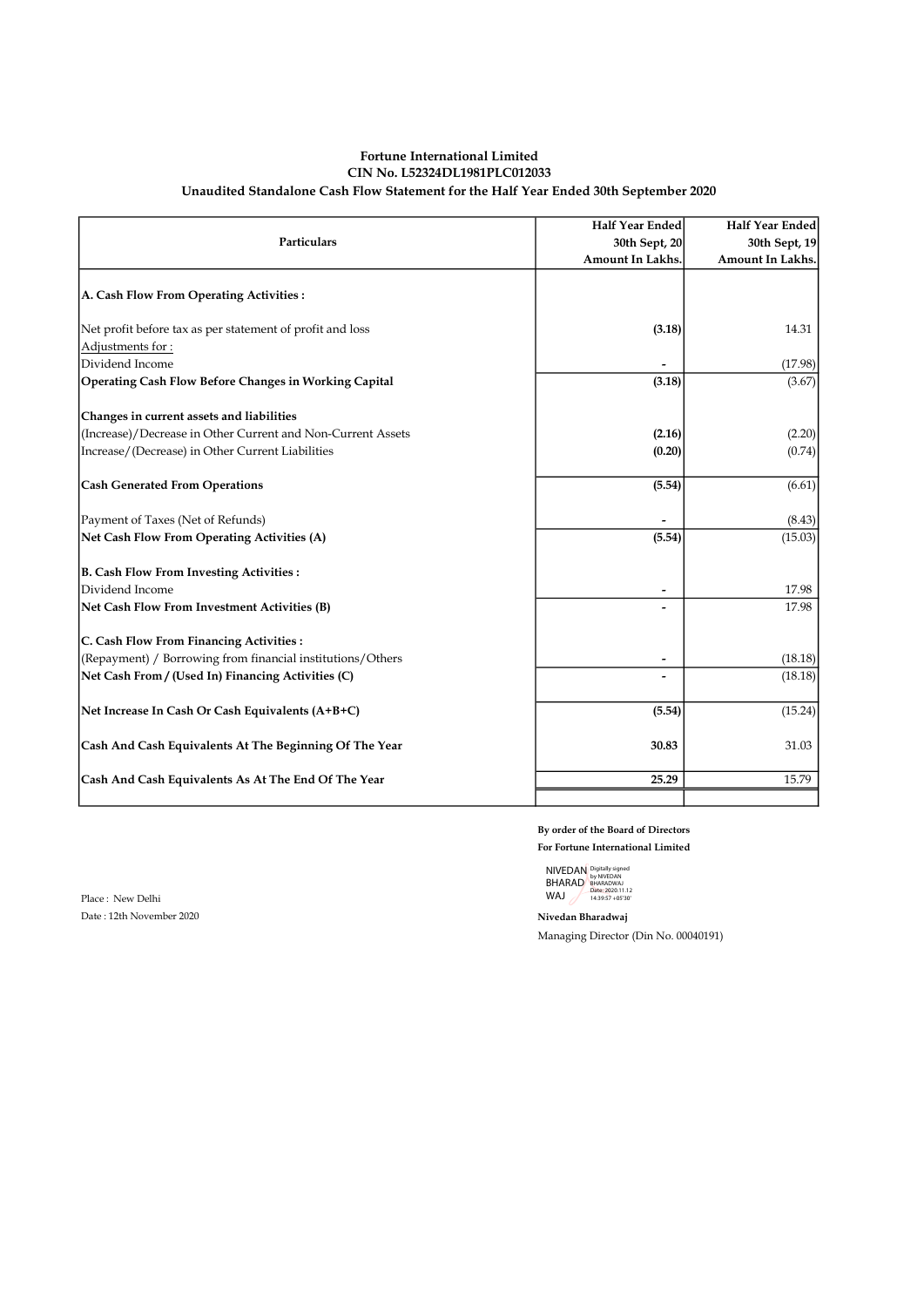

# D. KOTHARY&CO. Chartered Accountants

Independent Auditor's Review Report on the Quarterly and Year to Date Unaudited Standalone Financial Results of the Company Pursuant to the Regulation 33 of the SEBI (Listing Obligations and Disclosure Requirements) Regulations, 2015, as amended

Review Report to The Board of Directors Fortune International Limited

- 1. We have reviewed the accompanying statement of unaudited standalone financial results of Fortune International Limited (the 'Company') for the quarter ended September 30, 2020 and year to date from April 01, 2020 to September 30, 2020 (the "Statement") attached herewith, being submitted by the Company pursuant to the requirements of Regulation 33 and 52 of the SEBI (Listing Obligations and Disclosure Requirements) Regulations, 2015, as amended (the "Listing Regulation').
- 2. The preparation of the Statement in accordance with the recognition and measurement principles laid down in Indian Accounting Standard 34, (nd AS 34) "Interim Financial Reporting" prescribed under Section 133 of the Companies Act, 2013, as amended, read with relevant rules issued thereunder and other accounting principles generally accepted in India, read with the Circular is the responsibility of the Company's management and has been approved by the Board of Directors of the Company. Our responsibility is to express a conclusion on the Statement based on our review.
- 3. We conducted our reviewof the Statement in accordance with the Standard on Review Engagements (SRE) 2410, "Reviewof Interim Financial Information Performed by the Independent Auditor of the Entity" issued by the Institute of Chartered Accountants of India. This standard requires that we plan and perform the review to obtain moderate assurance as to whether the Statement is free of material misstatement. A review is limited primarily to inquiries of company personnel and analytical procedures applied to financial data and thus provides less assurance than an audit. We have not performed an audit and accordingly, we do not express an audit opinion.
- 4. Based on our review conducted as above, nothing has come to our attention that causes us to believe that the accompanying Statement, prepared in accordance with the recognition and measurement principles laid down in the applicable Indian Accounting Standards ('Ind AS') specified under Section 133 of the Companies Act, 2013 as amended, read with relevant rules issued thereunder and other recognised accounting practices and policies has not disclosed the information required to be disclosed in terms of the Regulation, read with the Circular, including the manner in which it is to be disclosed, or that it contains any material misstatement.

For D. Kothary & Co. Chartered: Accountants Firm Registration No. 105335W

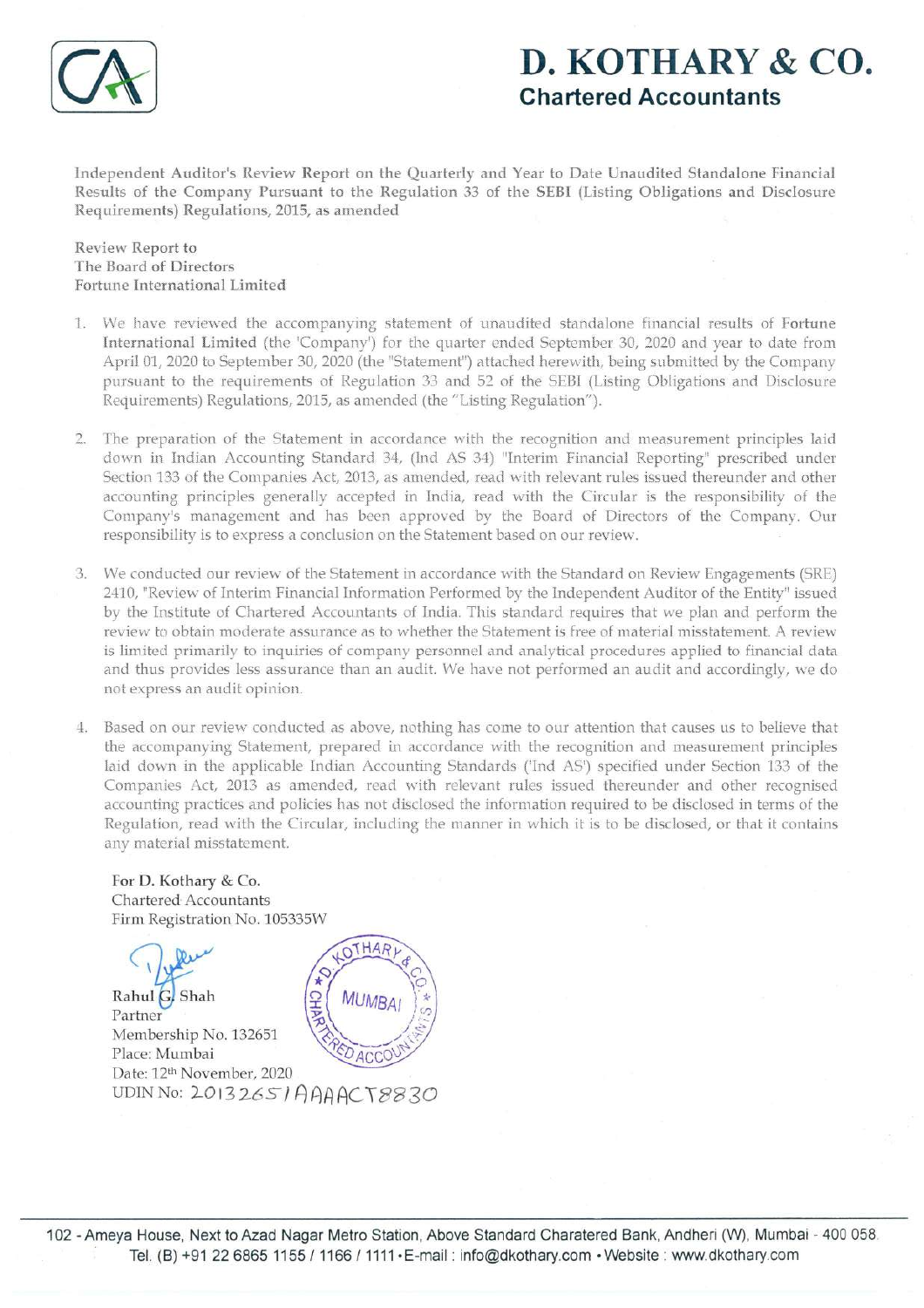#### FORTUNE INTERNATIONAL LIMITED CIN No: L52324DL1981PLC012033

#### Regd Off: G-4 Community Centre, Naraina Vihar, New Delhi - 110028

|                                                                                                      | (Rs. in lakhs)                                                |                       |                          |                          |             |                          |            |
|------------------------------------------------------------------------------------------------------|---------------------------------------------------------------|-----------------------|--------------------------|--------------------------|-------------|--------------------------|------------|
| 2020, Statement of Consolidated Unaudited Results for the Quarter and Half Year ended 30th September |                                                               |                       |                          |                          |             |                          |            |
| Sr.                                                                                                  |                                                               | <b>Ouarter Ended</b>  |                          |                          |             | <b>Half Year Ended</b>   | Year ended |
| No.                                                                                                  | Particulars                                                   |                       |                          |                          |             |                          |            |
|                                                                                                      |                                                               | 30-Sep-20             | 30-Jun-20                | 30-Sep-19                | 30-Sep-20   | 30-Sep-19                | 31-Mar-20  |
|                                                                                                      |                                                               | (Unaudited)           | (Unaudited)              | (Unaudited)              | (Unaudited) | (Unaudited)              | (Audited)  |
| Ι                                                                                                    | Revenue from operations                                       |                       |                          |                          |             |                          |            |
| П                                                                                                    | Other income                                                  |                       |                          |                          |             |                          |            |
| Ш                                                                                                    | Total Income (I+II)                                           |                       |                          | $\overline{a}$           |             |                          |            |
| IV                                                                                                   | <b>Expenses</b>                                               |                       |                          |                          |             |                          |            |
|                                                                                                      | Employee benefits expenses                                    | 0.48                  | 0.48                     | 0.48                     | 0.97        | 0.97                     | 1.93       |
|                                                                                                      | <b>Finance Cost</b>                                           |                       |                          | 0.00                     |             | 0.00                     |            |
|                                                                                                      | Depreciation and amortization expense                         |                       |                          |                          |             |                          |            |
|                                                                                                      | Other expenses                                                | 1.34                  | 0.88                     | 1.79                     | 2.22        | 2.70                     | 458.19     |
|                                                                                                      | <b>Total Expenses</b>                                         | 1.82                  | 1.36                     | 2.28                     | 3.18        | 3.67                     | 460.12     |
| V                                                                                                    | Profit before tax (III-IV)                                    | (1.82)                | (1.36)                   | (2.28)                   | (3.18)      | (3.67)                   | (460.12)   |
| VI                                                                                                   | Tax Expenses:                                                 |                       |                          |                          |             |                          |            |
|                                                                                                      | Income tax                                                    |                       |                          | 0.03                     |             | 0.03                     |            |
|                                                                                                      | Earlier year Tax                                              |                       |                          | 0.06                     |             | 0.06                     | 0.06       |
|                                                                                                      | Deferred tax                                                  |                       |                          |                          |             |                          |            |
|                                                                                                      | Profit for the period (V-VI)                                  | (1.82)                | (1.36)                   | (2.36)                   | (3.18)      | (3.76)                   | (460.17)   |
|                                                                                                      | Add: Share in loss/(profit) of associates                     | 244.71                | 184.74                   | 140.00                   | 429.45      | 157.73                   | 397.60     |
|                                                                                                      | Profit(Loss) for the year after share in (loss)/profit of     | 242.89                | 183.38                   | 137.64                   | 426.27      | 153.97                   | (62.57)    |
|                                                                                                      | associates                                                    |                       |                          |                          |             |                          |            |
|                                                                                                      | <b>Other Comprehensive Income</b>                             | $\overline{a}$        | $\overline{\phantom{0}}$ | $\overline{\phantom{a}}$ | -           |                          | (4.34)     |
|                                                                                                      |                                                               |                       |                          |                          |             |                          |            |
|                                                                                                      | Total Comprehensive Income for the period                     | 242.89                | 183.38                   | 137.64                   | 426.27      | 153.97                   | (66.91)    |
|                                                                                                      |                                                               |                       |                          |                          |             |                          |            |
|                                                                                                      | Total Paid-up Equity Share Capital (Face Value Rs. 10/- each) | 704.00                | 704.00                   | 704.00                   | 704.00      | 704.00                   | 704.00     |
|                                                                                                      | Other Equity excluding Revaluation Reserves                   | $\tilde{\phantom{a}}$ | $\overline{a}$           | $\overline{\phantom{a}}$ | $\equiv$    | $\overline{\phantom{a}}$ | 196.67     |
|                                                                                                      | Earnings Per Share (of Rs. 10/- each) (not annualized)        |                       |                          |                          |             |                          |            |
|                                                                                                      | a. Basic                                                      | 3.45                  | 2.60                     | 1.96                     | 6.05        | 2.19                     | (0.89)     |
|                                                                                                      | b. Diluted                                                    | 3.45                  | 2.60                     | 1.96                     | 6.05        | 2.19                     | (0.89)     |

Notes:

1 The above unaudited results have been reviewed by the Audit Committee and approved in the meeting of Board of Directors held on 12th November 2020 and Statutory Auditors of the Company have carried out Limited Review of the same.

2 Previous year's figures are re-grouped, re-arranged, re-classified wherever necessary.

By order of the Board of Directors

For Fortune International Limited

NIVEDAN BHARADW AJ Digitally signed by NIVEDAN BHARADWAJ Date: 2020.11.12 14:40:27 +05'30'

Place : New Delhi **Nivedan Bharadwaj**<br>
Date : 12th November 2020 **18 Maradwaj** Managing Director

Managing Director (Din No. 00040191)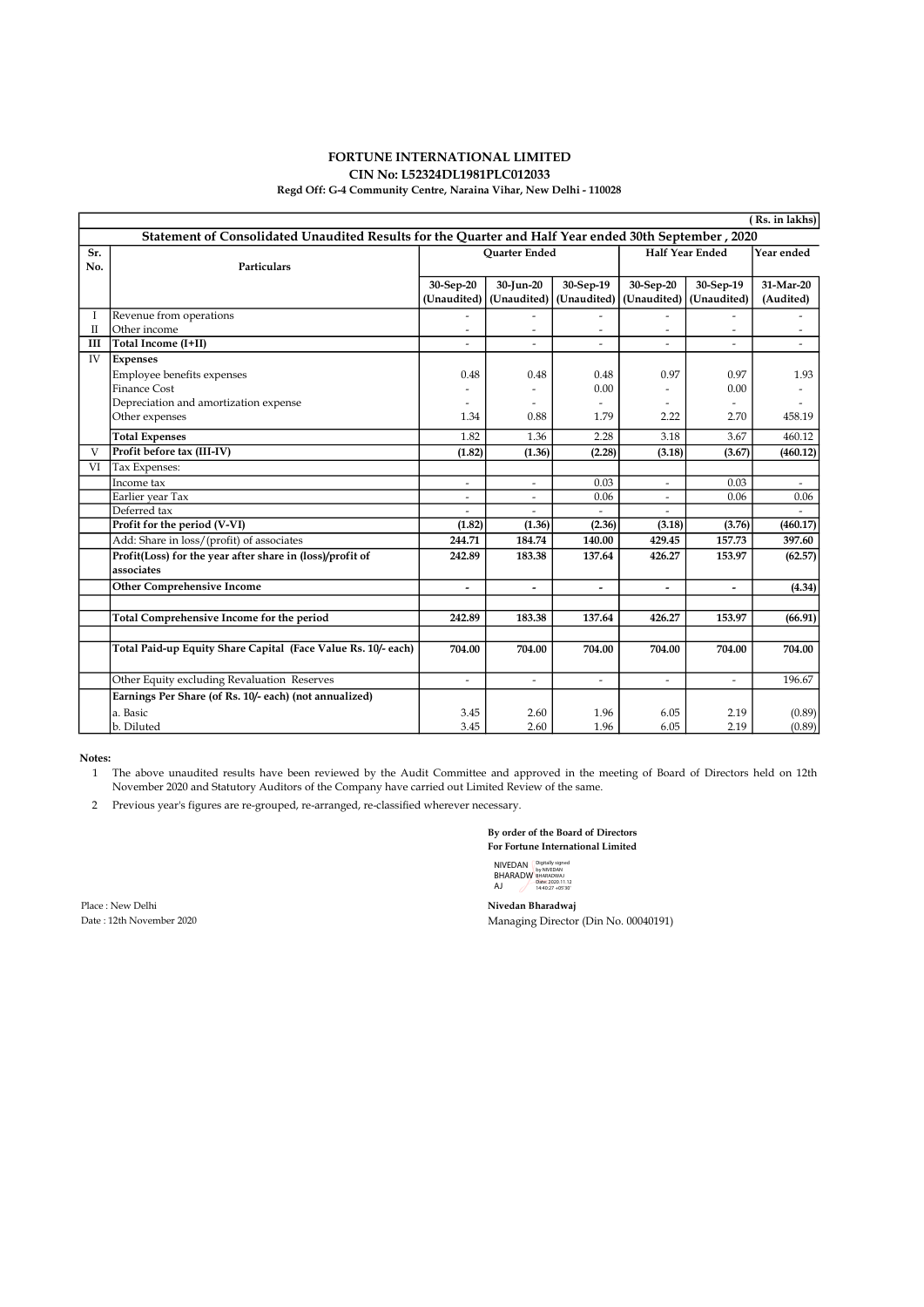### FORTUNE INTERNATIONAL LIMITED CIN No: L52324DL1981PLC012033 Regd Off: G-4 Community Centre, Naraina Vihar, New Delhi - 110028 UNAUDITED CONSOLIDATED STATEMENT OF ASSETS & LIABILITIES

|                |                                      | Consolidated             |                      |  |
|----------------|--------------------------------------|--------------------------|----------------------|--|
| Sr. No.        | <b>Particulars</b>                   | As at September 30, 2020 | As at March 31, 2020 |  |
|                |                                      | Amount In Lakhs.         | Amount In Lakhs.     |  |
|                |                                      |                          |                      |  |
| I.             | <b>ASSETS</b>                        |                          |                      |  |
| $\mathbf{1}$   | <b>Non Current Assets</b>            |                          |                      |  |
|                | Property, Plant and Equipment<br>(a) | 2.08                     | 2.08                 |  |
|                | <b>Financial Assets</b><br>(b)       |                          |                      |  |
|                | (i) Investments                      | 2,053.48                 | 1,624.03             |  |
|                | Other non-current assets<br>(c)      | 10.10                    | 10.10                |  |
|                |                                      | 2,065.66                 | 1,636.21             |  |
| $\overline{2}$ | <b>Current Assets</b>                |                          |                      |  |
|                | <b>Financial Assets</b><br>(a)       |                          |                      |  |
|                | (i) Trade receivables                |                          |                      |  |
|                | (ii) Cash and cash equivalents       | 25.29                    | 30.83                |  |
|                | Other current assets<br>(b)          | 3.32                     | 1.17                 |  |
|                |                                      | 28.62                    | 32.00                |  |
|                |                                      |                          |                      |  |
|                | <b>TOTAL</b>                         | 2,094.28                 | 1,668.22             |  |
|                |                                      |                          |                      |  |
| II.            | <b>EQUITY AND LIABILITIES</b>        |                          |                      |  |
|                | <b>EQUITY</b>                        |                          |                      |  |
|                | <b>Equity Share Capital</b><br>(a)   | 704.00                   | 704.00               |  |
|                | Other Equity<br>(b)                  | 622.94                   | 196.67               |  |
|                | <b>Total Equity</b>                  | 1,326.94                 | 900.67               |  |
|                | <b>LIABILITIES</b>                   |                          |                      |  |
| $\mathbf{1}$   | <b>Non Current Liabilities</b>       |                          |                      |  |
|                | <b>Financial Liabilities</b><br>(a)  |                          |                      |  |
|                | (i) Borrowings                       | 766.60                   | 766.60               |  |
|                |                                      | 766.60                   | 766.60               |  |
| $\overline{2}$ | <b>Current Liabilites</b>            |                          |                      |  |
|                | Other Current Liabilities<br>(a)     | 0.74                     | 0.95                 |  |
|                | (b)<br>Current Tax Liabilities (Net) |                          |                      |  |
|                |                                      | 0.74                     | 0.95                 |  |
|                |                                      |                          |                      |  |
|                | <b>TOTAL</b>                         | 2,094.28                 | 1,668.22             |  |

By order of the Board of Directors

For Fortune International Limited

NIVEDAN BHARAD WAJ Digitally signed by NIVEDAN BHARADWAJ Date: 2020.11.12 14:40:55 +05'30'

Place : New Delhi **Nivedan Bharadwaj** 

Date : 12th November 2020 Managing Director (Din No. 00040191)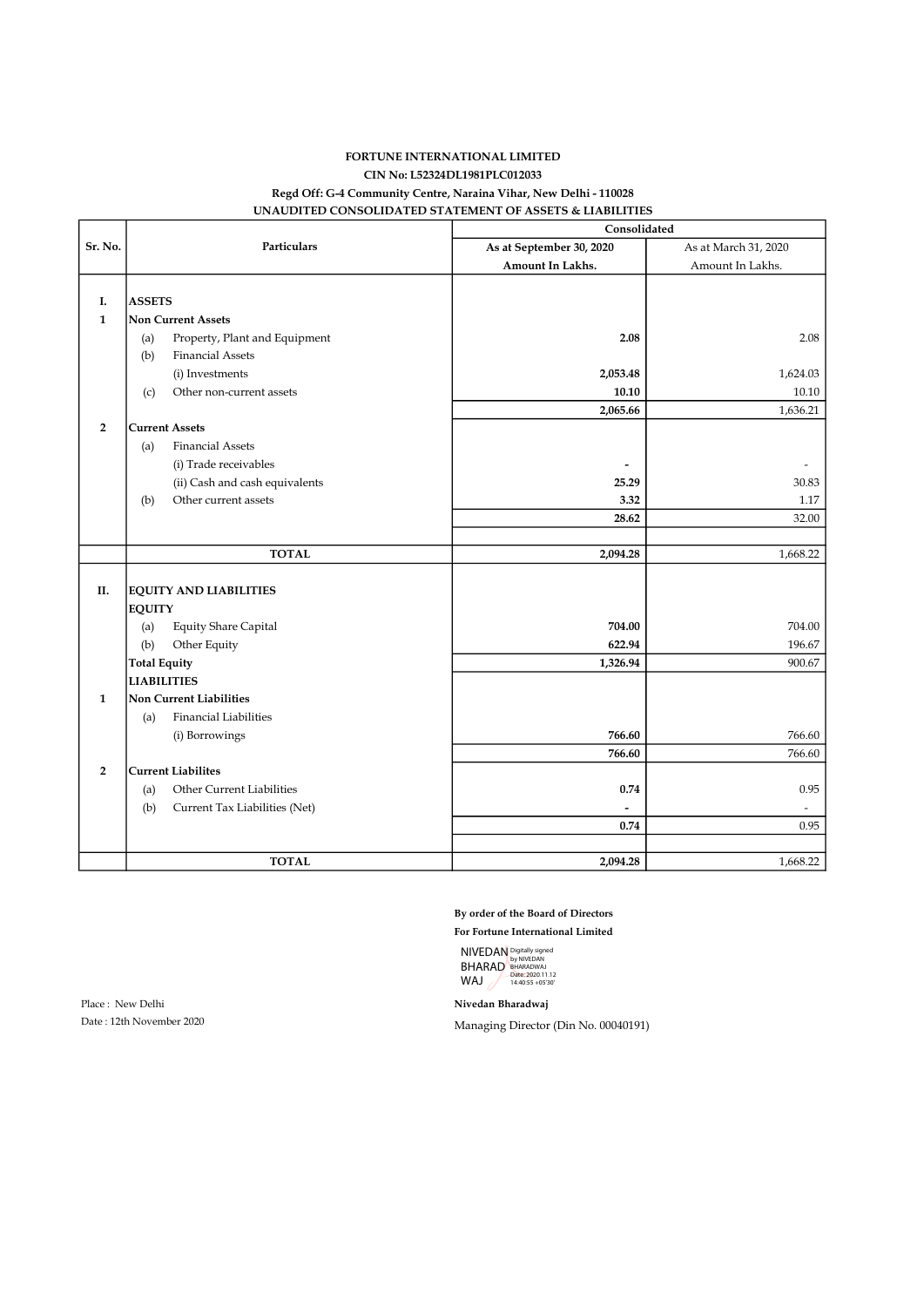#### Fortune International Limited CIN No. L52324DL1981PLC012033 Unaudited Consolidated Cash Flow Statement for the Half Year Ended 30th September 2020

| Particulars                                                 | Half Year Ended<br>30th Sept, 20<br>Amount In Lakhs. | Half Year Ended<br>30th Sept, 19<br>Amount In Lakhs. |
|-------------------------------------------------------------|------------------------------------------------------|------------------------------------------------------|
| A. Cash Flow From Operating Activities:                     |                                                      |                                                      |
| Net profit before tax as per statement of profit and loss   | (3.18)                                               | (3.66)                                               |
| Adjustments for:                                            |                                                      |                                                      |
| Dividend Income                                             |                                                      |                                                      |
| <b>Bad Debts</b>                                            |                                                      |                                                      |
| <b>Interest Expenses</b>                                    |                                                      |                                                      |
| Operating Cash Flow Before Changes in Working Capital       | (3.18)                                               | (3.66)                                               |
| Changes in current assets and liabilities                   |                                                      |                                                      |
| (Increase)/Decrease in Other Current and Non-Current Assets | (2.16)                                               | (2.20)                                               |
| Increase/(Decrease) in Other Current Liabilities            | (0.20)                                               | (0.74)                                               |
| <b>Cash Generated From Operations</b>                       | (5.54)                                               | (6.61)                                               |
| Payment of Taxes (Net of Refunds)                           |                                                      | (8.43)                                               |
| Net Cash Flow From Operating Activities (A)                 | (5.54)                                               | (15.03)                                              |
| <b>B. Cash Flow From Investing Activities:</b>              |                                                      |                                                      |
| Dividend Income                                             |                                                      | 17.98                                                |
| Interest income                                             |                                                      |                                                      |
| Net Cash Flow From Investment Activities (B)                |                                                      | 17.98                                                |
| C. Cash Flow From Financing Activities:                     |                                                      |                                                      |
| (Repayment) / Borrowing from financial institutions/Others  |                                                      | (18.18)                                              |
| <b>Financial Expenses</b>                                   |                                                      |                                                      |
| Net Cash From / (Used In) Financing Activities (C)          |                                                      | (18.18)                                              |
| Net Increase In Cash Or Cash Equivalents (A+B+C)            | (5.54)                                               | (15.24)                                              |
| Cash And Cash Equivalents At The Beginning Of The Year      | 30.83                                                | 31.03                                                |
| Cash And Cash Equivalents As At The End Of The Year         | 25.29                                                | 15.79                                                |
|                                                             |                                                      |                                                      |

By order of the Board of Directors

For Fortune International Limited NIVEDAN BHARAD WAJ Digitally signed by NIVEDAN BHARADWAJ Date: 2020.11.12 14:41:23 +05'30'

Date : 12th November 2020 Managing Director (Din No. 00040191)

Place : New Delhi Nivedan Bharadwaj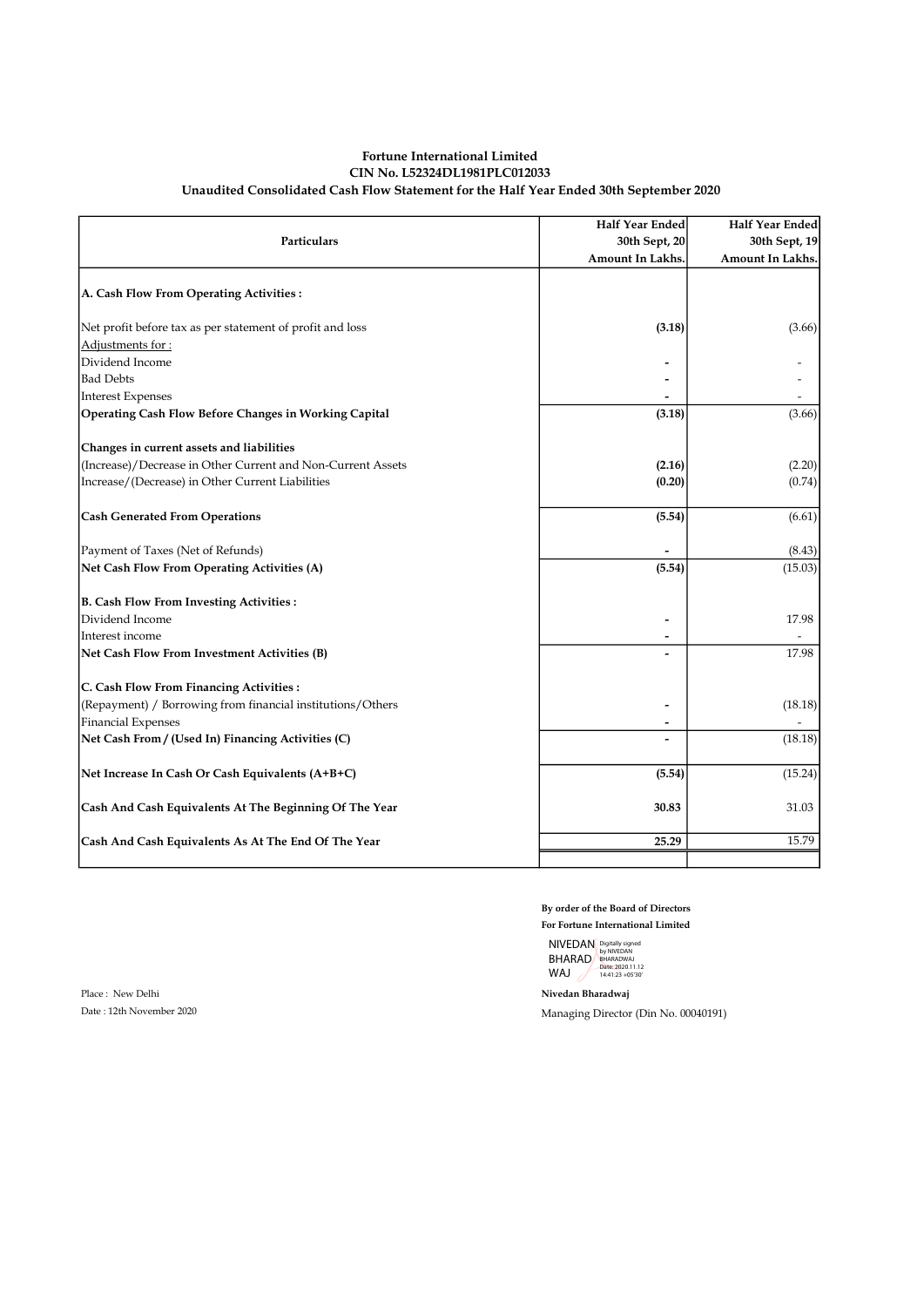

## D. KOTHARY & CO. Chartered Accountants

Independent Auditor's Review Report on the Quarterly Unaudited Consolidated Financial Results of the Company Pursuant to the Regulation 33 of the SEBI (Listing Obligations and Disclosure Requirements) Regulations, 2015, as amended

Review Report to The Board of Directors Fortune International Limited

- 1. We have reviewed the accompanying Statement of unaudited Consolidated Financial Results of Fortune International Limited ("the Parent"), which includes its share of the net profit after tax and total comprehensive income of its associates (the Parent and its associates together referred to as 'the Group'), for the quarter ended September 30, 2020 and year to date from April 01, 2020 to September 30, 2020 (the "Statement") attached herewith, being submitted by the Parent pursuant to the requirements of Regulation 33 of the SEBI (Listing Obligations and Disclosure Requirements) Regulations, 2015, as amended ('the Regulation').
- 2. This Statement, which is the responsibility of the Parent's Management and approved by the Parent's Board of Directors, has been prepared in accordance with the recognition and measurement principles laid down in Indian Accounting Standard 34, (Ind AS 34) "Interim Financial Reporting" prescribed under Section 133 of the Companies Act, 2013 as amended, read with relevant rules issued thereunder and other accounting principles generally accepted in India read with the Circular. Our responsibility is to express a conclusion on the Statement based on our review.
- 3. We conducted our review of the Statement in accordance with the Standard on Review Engagements (SRE) 2410, "Review of Interim Financial Information Performed by the Independent Auditor of the Entity" issued bythe Institute of Chartered Accountants of India. A review of interim financial information consists of making inquiries, primarily of persons responsible for financial and accounting matters, and applying analytical and other review procedures. A reviewis substantially less in scope than an audit conducted in accordance with Standards on Auditing and consequently does not enable us to obtain assurance that we would become aware of all significant matters that might be identified in an audit. Accordingly, we do not express an audit opinion.

Wealso performed procedures in accordance with the Circular issued by the Securities and Exchange Board of India under Regulation 33(8) of the SEBI (Listing Obligations and Disclosure Requirements) Regulations, 2015 as amended, to the extent applicable.

4. We did not review the interim financial results and other financial information in respect of an associate namely Fortune Stones Limited, whose interim financial results/information reflect Group's share of net profit after tax of Rs. 244.71 lakhs and Rs. 429.45 lakhs and Group's share of total comprehensive income of Rs. 244.71 lakhs and Rs. 429.45 for the quarter ended September 30, 2020 and for the period from April 01, 2020 to September 30, 2020 respectively. These interim financial results and other financial information have been reviewed by other auditors, whose reports have been furnished to us by the management. Our conclusion, in so far as it relates to the affairs of an associate is based solely on the report of other auditors. Our conclusion is not designation is<br>Group's share of net profit after tax of Rs. 244.71 lakhs and Rs. 429.45 lakhs and Group's share<br>total comprehensive income of Rs. 244.71 lakhs and Rs. 429.45 for the quarter ended Septem<br>30, 2020 and for th



and the contract of the contract of the contract of the contract of the contract of the contract of the contract of the contract of the contract of the contract of the contract of the contract of the contract of the contra 102 - Ameya House, Next to Azad Nagar Metro Station, Above Standard Charatered Bank, Andheri (W), Mumbai - 400 058 Tel. (B) +91 22 6865 1155 / 1166 / 1111+E-mail : info@dkothary.com » Website : www.dkothary.com